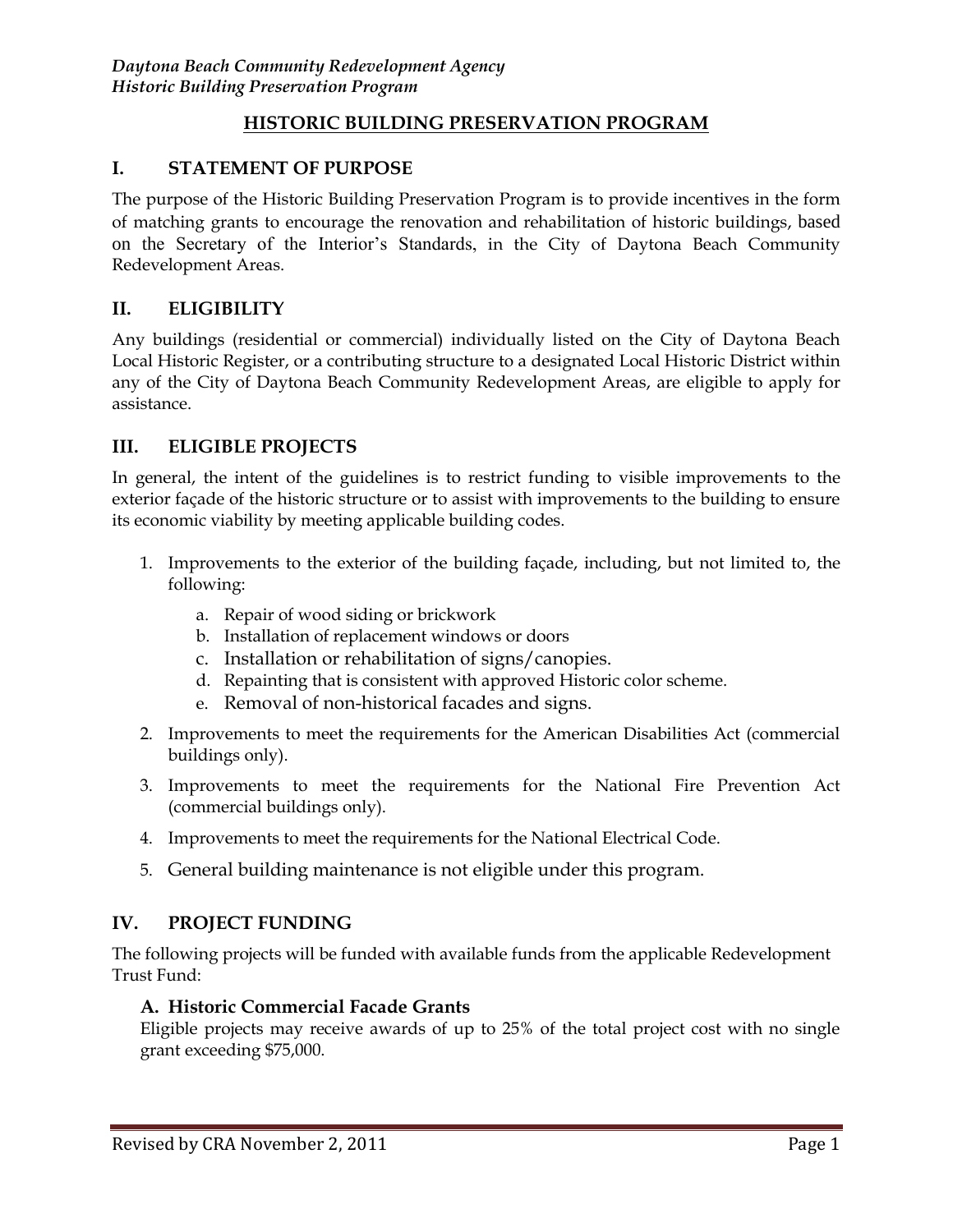*Daytona Beach Community Redevelopment Agency Historic Building Preservation Program*

### **B. Historic Residential Façade Grants**

Eligible projects may receive awards of up to 50% of the total project cost with no single grant exceeding \$15,000.

# **C. Limit on Allocation of Funds**

No applicant may receive more than \$15,000 for residential projects or \$75,000 for commercial projects over the entire life of the project. Grants for commercial projects may be applied for one time.

# **D. Matching Funds**

Match can be in cash or in-kind contributions so long as they can be documented.

# **V. PROGRAM ADMINISTRATION**

The Redevelopment Staff is responsible for the management of the program. The program is subject to overall policy direction and general oversight by the Daytona Beach Community Redevelopment Agency.

Grants will be administered following the City's purchasing policies. The Redevelopment staff will receive and process recommendations for approval. Redevelopment staff will work with the grant applicant to ensure the grant applications comply with the codes and ordinances of the City of Daytona Beach.

#### **A. Application Process**

- 1. Applicant (owner) contacts Redevelopment staff for a Grant Application. If the applicant is the lessee, written consent of the owner should be attached to the application.
- 2. Redevelopment staff discusses the process, including permitting needs, with the owner and/or their contractor/architect.
- 3. Owner/Contractor/Architect prepares a detailed outline of the proposed project. This will include:
	- a. Photographs, clearly showing existing conditions.
	- b. Detailed drawing, to approximate scale, showing proposed improvements.
	- c. Written specifications outlining scope of work.
	- d. Sample of facade colors to be used on facade and signs.
	- e. Project budget, showing estimates of all work items.
- 4. Redevelopment staff reviews the project to ensure compliance with program guidelines.
- 5. Redevelopment staff informs applicant of funding decisions.
- 6. Applicant/Contractor presents plans to Permits & Licensing Division for review of building regulations and historic preservation compliance.
- 7. Applicant receives Certificate of Appropriateness from the Historic Preservation Board.
- 8. Permits & Licensing Division issues building permit.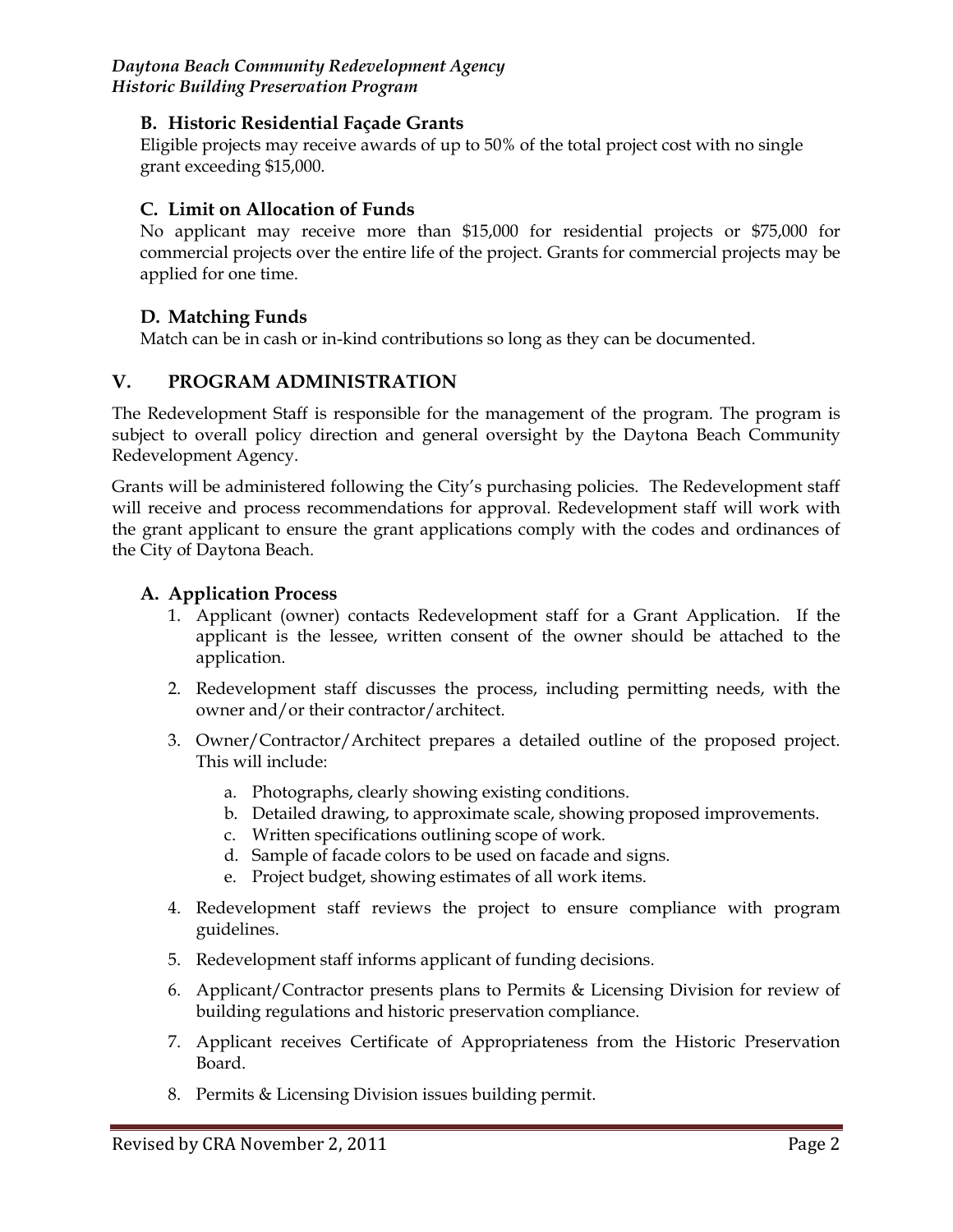- 9. Project work commences within 30 days of obtaining a building permit.
- 10. Upon completion, City of Daytona Beach approves work and issues a Certificate of Completion to applicant.
- 11. Applicant provides Redevelopment staff with documentation of project, permits, certificate of completion, canceled checks or paid receipts.
- 12. Redevelopment staff inspects project to determine compliance with guidelines and issues a request for payment to owner.

# **B. Historic Commercial Grant Awards over \$25,000 (Multiple-Year)**

Any grant award over \$25,000 for an individual project requires approval by the Community Redevelopment Agency. The grant awards will be based upon recommendations from the applicable redevelopment area board.

- 1. The payment may be over several fiscal years.
- 2. Project will require a written contract between the CRA and property owner.
- 3. Contract may include provisions for a lien of the value of the grant to be placed on the property.
- 4. Additional processing time will be required for review by the applicable redevelopment area board and CRA.

#### **C. Grant awards criteria:**

Grant awards will be based on the following criteria:

- 1. Consistency of the project with established historic architectural guidelines.
- 2. Project includes eligible expenses.
- 3. Residential projects maintain single-family occupancy. (Multi-family residential projects may use grant funds if the building is documented to been originally constructed as a multi-unit structure.)

#### **D. Permits and Contractors**

- 1. Construction work for commercial buildings must be done by a licensed contractor.
- 2. Residential property owner may act as their own contractor, but they still need a building permit.

#### 3. **PERMITS WHICH MUST BE PULLED:**

Electrical Awnings Signage

Renovation – Structural Renovation or Structural Aesthetic Changes

No permits are needed for painting. Paint colors must be approved by the Redevelopment Staff.